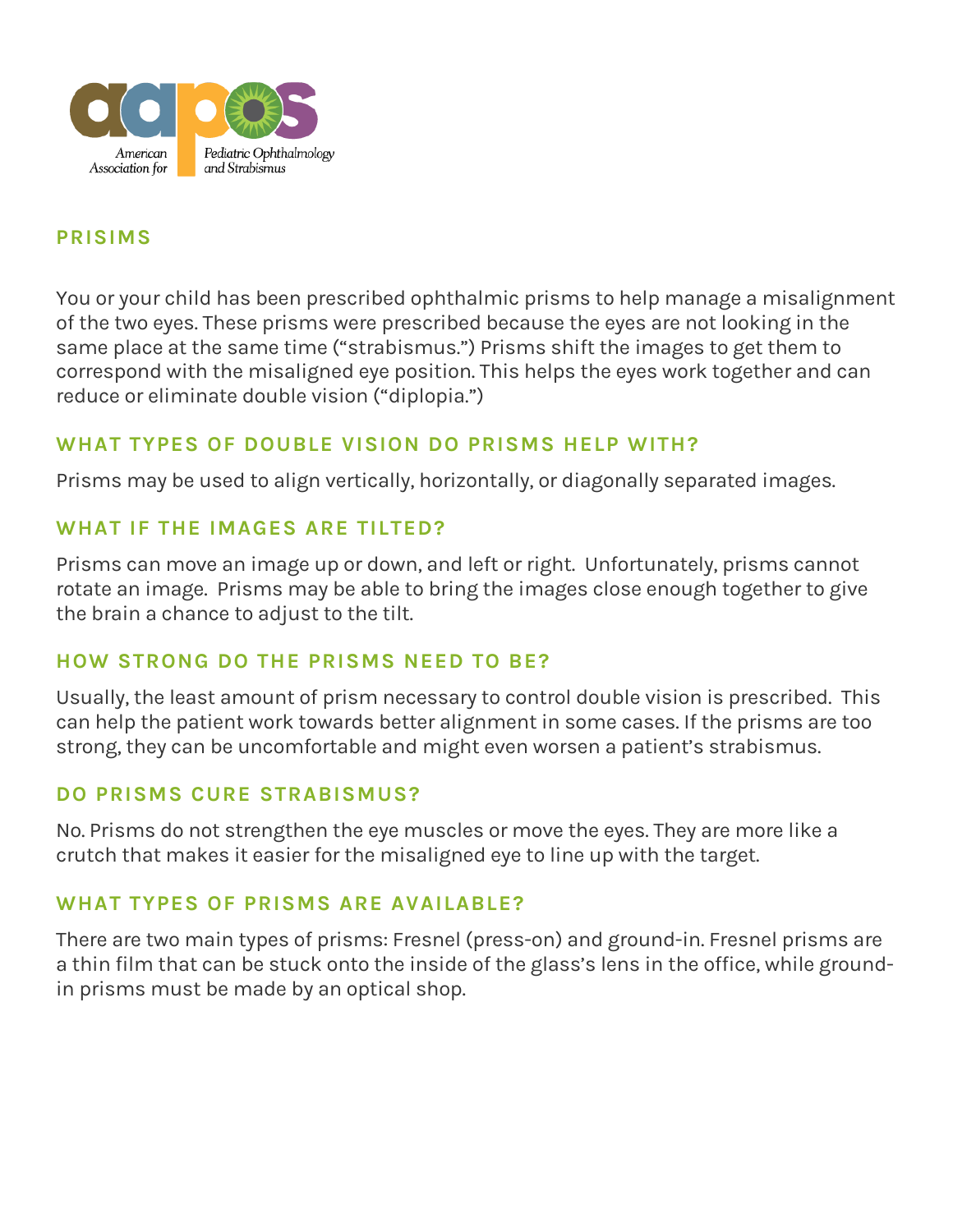

#### **WHAT IS THE DIFFERENCE BETWEEN PRISM TYPES?**

Fresnel prisms are easily changeable, but but all the state of the but but but but but but but all the but but  $\mathbf{b}$ they have lines that can blur your vision and are and are and are and are and are and are and are and are and are and are and are and are and are and are and are and are and are and are and are and are and are and are and likely to be noticed by others. They require frequent cleaning. For this reason, Fresnel Part of the state of the state of the state of the state of the state of the state of the state of the state of the state of the state of the state of the state of the state of t prisms are usually used as a temporary measure. Ground-in prisms have a clearer contains the clearer clearer image than Fresnel prisms - the glasses given by the glasses look like normal glasses – but they can be heavy, with one thick edge. Ground-in lenses and the state of the lenses tend to be more expensive.



# **HOW DO I CLEAN GLASSES THAT HAVE A FRESNEL PRISM?**

There are several online resources about the care of Fresnel prisms, such as [http://bit.ly/FresnelPrisms.](http://bit.ly/FresnelPrisms)

# **DO PRISMS HAVE SIDE-EFFECTS?**

You may remember from science class that a prism can separate a beam of white light into a rainbow of colors. For this reason, prism glasses (of any type) may cause colored fringes around objects. The image through prism lenses also tends not to be as clear as with prism-free glasses.



## **HOW STRONG CAN A PRISM BE?**